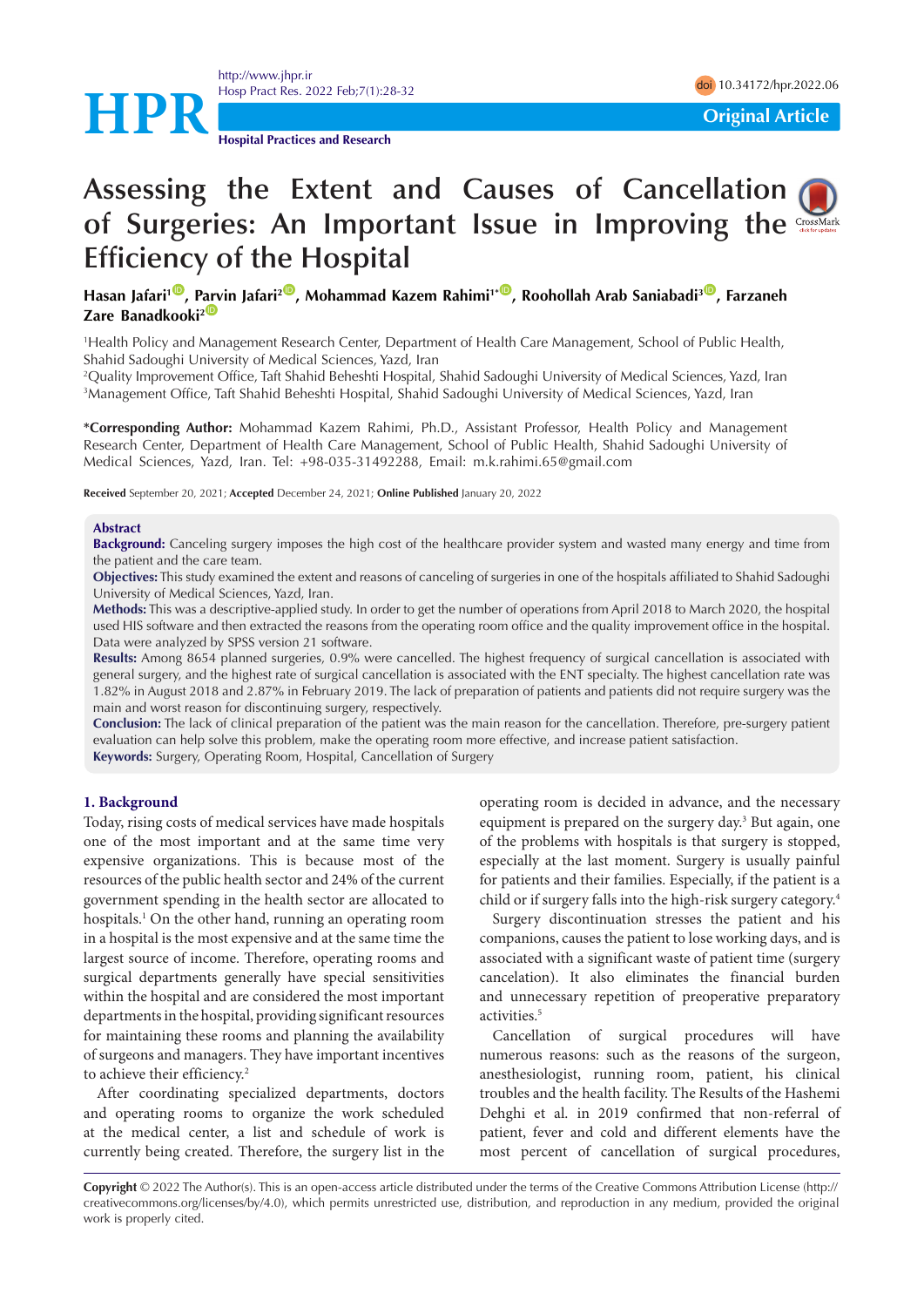respectively, and in line with the ranking, the solutions of "patient education" and "planning for supplies", "personnel training", "improvement of preoperative session process" and "inter-departmental coordination" had been decided on to lessen the cancellation of surgical procedures.<sup>1</sup> In developing countries with restrained assets, cancellation of surgical procedures is a usual phenomenon. For example, the cancellation price of surgical procedures in Canada is 11%, the UK 12%, Australia 9% and Pakistan 45%.3

Research via way of means of Appavu et al shows that 12% of consuls had been tested for loss of beds with inside the health facility recuperation room. Also, the duration of the affected person's live with inside the extensive care unit and the supply and unpreparedness of this unit have an effect on the surgical time table and in the end the cancellation of surgical procedures, therefore, right control in hospitals to nicely use assets and offer services. Optimizing sufferers and growing profits and growing pleasant could be very important.<sup>6</sup>

# **2. Objectives**

There is a need for thorough studies in this field in Iran due to the aforementioned occurrences, as well as the decrease of power of operating room personnel, waste of surgeon time, underused facilities provided for the patient, and a greater incidence of cancellation of chosen procedures than the norm. As a result, given the necessity of determining the variables that influence the causes of surgery cancellations, as well as the evidence that resources are squandered on the one hand and the harmful emotional and physical impacts on patients and their families on the other, this research was undertaken. The rate and causes of surgery cancellations were studied in one of the hospitals affiliated to Shahid Sadoughi University of Medical Sciences, Yazd, Iran in order to identify the causes and factors affecting surgery cancellations, as well as to assist managers in designing and implementing intervention programs to prevent surgery cancellations and to aid in the most efficient use of hospital resources.

# **3. Methods**

This was a descriptive, cross-sectional and applied study. All patients who had an operating room file for them at the hospitals from the beginning of April 2018 to the end of March 2020 but whose surgery was canceled for any reason were included in the research population. It should be mentioned that it was census sampling.

A researcher-made data collection form with three tables was utilized to gather the data. The first table had the months of the year in its columns and the number of surgeries in its rows; the second table had the months of the year in its columns and the consular number in each type of operation in its rows; and the third table had the operations in its columns and the consular number in each type of operation in its rows. Each patient's procedure was canceled individually, and the reasons for each of these surgeries were listed in the rows.

The approach was as follows: At first, a list of all elective and emergency operations for which the operating room file was created was pulled from the HIS system by specialty and on a monthly basis, including those that were canceled or conducted. By reviewing the operation registry in the operating room and the quality improvement office, the number of canceled procedures and the cause for each of these surgeries were extracted individually for each month and for each specialty.

After identifying the canceled procedures, the reason for each surgery was identified independently for each person using patient records and operating room registries, and these reasons were then categorized into related categories of patient, hospital, doctor, and so on. The obtained data were input individually into SPSS version 21 software after completing the data collection form, and the required tables were constructed using descriptive statistics of percentage and frequency dispersion indices.

# **4. Results**

Fifty procedures were canceled out of 5105 scheduled surgeries in 2018, while 28 surgeries were canceled out of 3549 planned surgeries in 2019. General and orthopedic surgeries had the largest proportion of cancellation surgeries compared to the total number of surgeries conducted in 2018 and 2019, respectively, whereas eye and ENT surgeries had the highest percentage of cancellation surgeries compared to each other in 2018 and 2019 [\(Table 1\)](#page-2-0).

In 2018, the greatest proportion of surgery cancellations was associated with ENT surgery (25%) and then eye surgery (6.38%). In September 2019, the highest percentage of surgery cancellations was associated with ENT surgery (14.29%) and then eye surgery (6.38%). In 2018, the most canceled surgery was in August, with 1.82 percent of cancellations, while in 2019, the most canceled procedure was in February, with 2.87 percent of cancellations. In addition, the majority of the canceled surgeries in both years are ENT-related [\(Table 2\)](#page-2-1).

The largest and lowest reasons of surgery cancellation in 2018 and 2019, respectively, are a lack of clinical preparation and a lack of necessity for operation, with 30 and 3 frequencies, respectively [\(Table 3\)](#page-2-2).

# **5. Discussion**

8654 operations were scheduled in general surgery, ophthalmology, orthopedics, neurology, urology, obstetrics, ENT, and detoxification throughout the study period, with 8576 procedures completed. Fifty procedures were canceled out of 5105 scheduled surgeries in 2018, while 28 surgeries were canceled out of 3549 planned surgeries in 2019. In the last two years, 0.9% of all scheduled activities have been canceled, compared to 0.98% in 2018 and 0.79% in 2019. The statistics also revealed that the months of May, February, August, and September had the greatest frequency of surgical cancellations in these two years, with 11, 9, 9, 11 cancellations, respectively.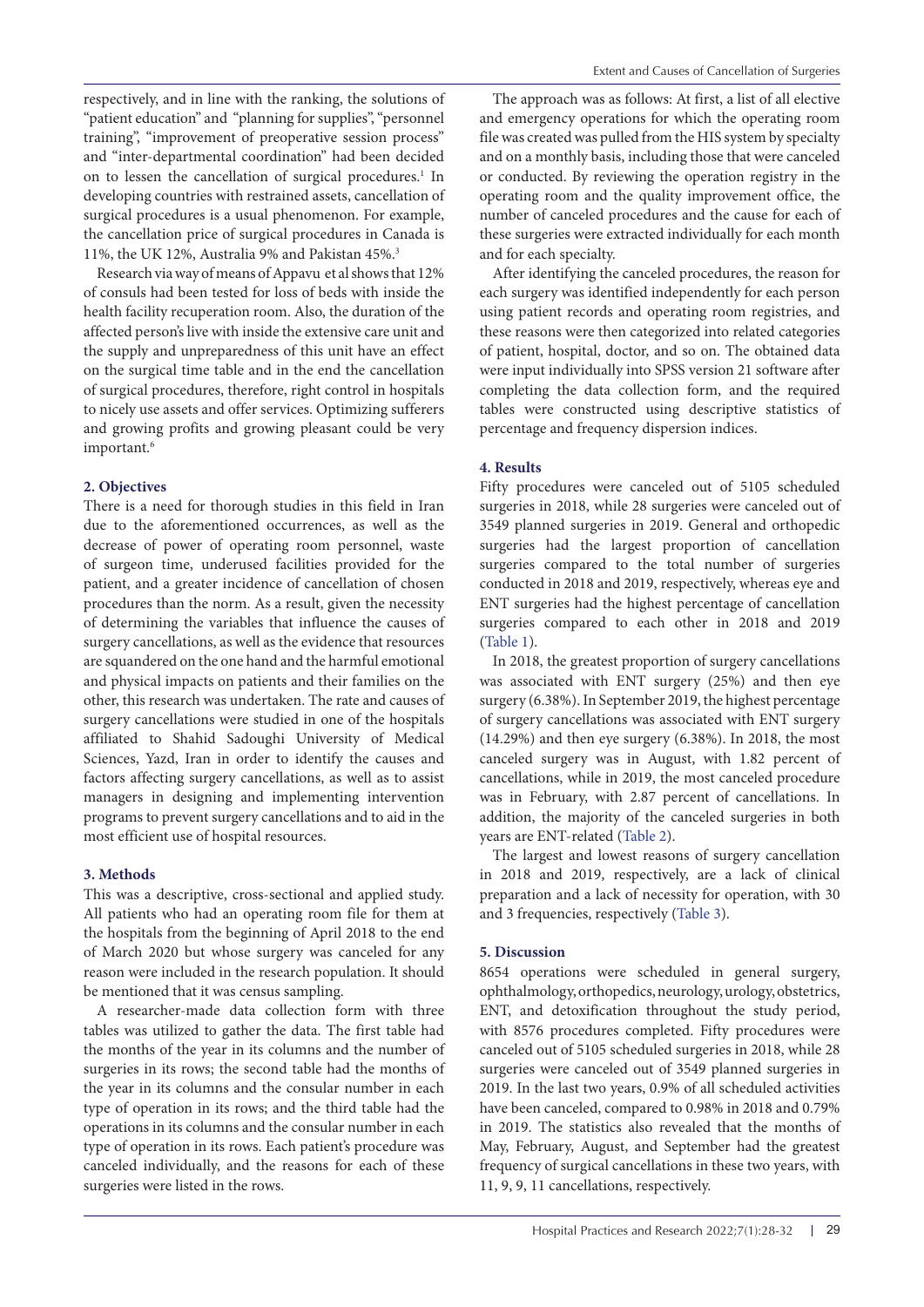# Jafari et al

<span id="page-2-0"></span>**Table 1.** Frequency and Percentage of Canceled Operating Room Operations by Each Specialty in 2018 and 2019

|                            | 2018           |                  |                                                 |                               |                | 2019           |                                                 |                     |  |  |  |
|----------------------------|----------------|------------------|-------------------------------------------------|-------------------------------|----------------|----------------|-------------------------------------------------|---------------------|--|--|--|
| <b>Description</b>         | <b>Total</b>   | <b>Cancelled</b> | Percentage of Each<br><b>Specialty Per Year</b> | Percentage of<br><b>Total</b> | <b>Total</b>   |                | Percentage of Each<br><b>Specialty Per Year</b> | Percentage of Total |  |  |  |
| General surgery            | 1746           | 15               | 0.01                                            | 0.003                         | 967            | 12             | 0.012                                           | 0.003               |  |  |  |
| Eye                        | 592            | 10               | 0.02                                            | 0.002                         | 874            | 8              | 0.009                                           | 0.002               |  |  |  |
| Orthopedist                | 1205           | 13               | 0.01                                            | 0.003                         | 1066           | 5              | 0.005                                           | 0.001               |  |  |  |
| Neurology                  |                | $\mathbf{0}$     | $\overline{0}$                                  | $\boldsymbol{0}$              | 2              | $\mathbf{0}$   | $\mathbf{0}$                                    | $\mathbf{0}$        |  |  |  |
| urology                    | $\overline{2}$ | $\mathbf{0}$     | $\overline{0}$                                  | $\overline{0}$                | $\overline{7}$ | $\mathbf{0}$   | $\mathbf{0}$                                    | $\mathbf{0}$        |  |  |  |
| Obstetrics and Gynecology  | 1151           | 8                | 0.01                                            | 0.002                         | 398            | $\overline{0}$ | $\Omega$                                        | $\mathbf{0}$        |  |  |  |
| <b>ENT</b>                 | 198            | $\overline{4}$   | 0.02                                            | 0.001                         | 69             | $\overline{2}$ | 0.029                                           | 0.001               |  |  |  |
| Detoxification             | 160            | $\mathbf{0}$     | $\overline{0}$                                  | $\mathbf{0}$                  | 138            | $\mathbf{1}$   | 0.007                                           | $\mathbf{0}$        |  |  |  |
| Total                      | 5055           | 50               | 0.01                                            | 0.01                          | 3521           | 28             | 0.008                                           | 0.008               |  |  |  |
| Total sum canceled and not | 5105           |                  |                                                 |                               | 3549           |                |                                                 |                     |  |  |  |

<span id="page-2-1"></span>**Table 2.** Cancellation Percentage of Surgeries by Each Specialty and Each Month in 2018 and 2019

| <b>Description</b>           | April<br>( %) | May<br>(° <sub>o</sub> ) | June<br>(° <sub>0</sub> ) | July<br>(° <sub>0</sub> ) | August<br>(%) | $(\%))$  | (%)      | September October November December<br>( %) | (%)      | January<br>(° <sub>o</sub> ) | February<br>(° <sub>o</sub> ) | March<br>( %) | <b>Total</b><br>Percentage<br>Per Year |
|------------------------------|---------------|--------------------------|---------------------------|---------------------------|---------------|----------|----------|---------------------------------------------|----------|------------------------------|-------------------------------|---------------|----------------------------------------|
| 2018                         |               |                          |                           |                           |               |          |          |                                             |          |                              |                               |               |                                        |
| General surgery              | $0.00\%$      | $0.00\%$                 | $0.00\%$                  | 1.05%                     | 1.61%         | 1.44%    | 0.69%    | 1.28%                                       | $0.00\%$ | 0.69%                        | 0.76%                         | 2.68%         | 0.86%                                  |
| Eve                          | 7.69%         | 2.86%                    | $0.00\%$                  | 1.72%                     | 3.33%         | 3.23%    | 1.27%    | $0.00\%$                                    | 2.04%    | $0.00\%$                     | $0.00\%$                      | 1.64%         | 1.69%                                  |
| Orthopedist                  | 1.19%         | 0.93%                    | $0.00\%$                  | $0.00\%$                  | 2.84%         | 1.72%    | 3.90%    | $0.00\%$                                    | $0.00\%$ | 1.59%                        | $0.00\%$                      | 0.93%         | 1.08%                                  |
| Neurology                    | $0.00\%$      | $0.00\%$                 | $0.00\%$                  | $0.00\%$                  | $0.00\%$      | $0.00\%$ | $0.00\%$ | $0.00\%$                                    | $0.00\%$ | $0.00\%$                     | $0.00\%$                      | $0.00\%$      | $\mathbf{0}$                           |
| urology                      | $0.00\%$      | $0.00\%$                 | $0.00\%$                  | $0.00\%$                  | $0.00\%$      | $0.00\%$ | $0.00\%$ | $0.00\%$                                    | $0.00\%$ | $0.00\%$                     | $0.00\%$                      | $0.00\%$      | $\mathbf{0}$                           |
| Obstetrics and<br>Gynecology | $0.00\%$      | $0.00\%$                 | $0.00\%$ 1.52%            |                           | 0.90%         | $0.00\%$ | 2.63%    | $0.00\%$                                    | $0.00\%$ | 1.28%                        | 1.12%                         | 1.15%         | 0.70%                                  |
| <b>ENT</b>                   | $0.00\%$      | 14.29%                   | $0.00\%$                  | $0.00\%$                  | $0.00\%$      | $0.00\%$ | $0.00\%$ | $0.00\%$                                    | 7.14%    | $0.00\%$                     | 25%                           | 9.09%         | 2.02%                                  |
| Detoxification               | $0.00\%$      | $0.00\%$                 | $0.00\%$                  | $0.00\%$                  | $0.00\%$      | $0.00\%$ | $0.00\%$ | $0.00\%$                                    | $0.00\%$ | $0.00\%$                     | $0.00\%$                      | $0.00\%$      | $\overline{0}$                         |
| <b>Total 2018</b>            | 0.66%         | 0.88%                    | $0.00\%$                  | $0.93\%$                  | 1.82%         | 1.16%    | 1.66%    | 0.54%                                       | 0.54%    | 0.82%                        | 0.74%                         | 1.77%         | 0.99%                                  |
|                              |               |                          |                           |                           |               |          | 2019     |                                             |          |                              |                               |               |                                        |
| General surgery              | 1.43%         | 1.64%                    | $0.91\%$ 3.75%            |                           | $0.00\%$      | 1.30%    | $0.00\%$ | $0.00\%$                                    | $0.00\%$ | $0.00\%$                     | 4.08%                         | $0.00\%$      | 1.24%                                  |
| Eve                          | $0.00\%$      | $0.00\%$                 | $0.27\%$                  | $0.00\%$                  | 3.33%         | 6.38%    | $0.00\%$ | $0.00\%$                                    | 2.04%    | 1.79%                        | 3.03%                         | $0.00\%$      | 0.92%                                  |
| Orthopedist                  | 0.68%         | 1.37%                    | $0.65\%$                  | $0.00\%$                  | $0.00\%$      | $0.00\%$ | $0.00\%$ | $0.00\%$                                    | $0.00\%$ | $0.00\%$                     | 2.33%                         | $0.00\%$      | 0.47%                                  |
| Neurology                    | $0.00\%$      | $0.00\%$                 | $0.00\%$                  | $0.00\%$                  | $0.00\%$      | $0.00\%$ | $0.00\%$ | $0.00\%$                                    | $0.00\%$ | $0.00\%$                     | $0.00\%$                      | $0.00\%$      | $0.00\%$                               |
| urology                      | $0.00\%$      | $0.00\%$                 | $0.00\%$                  | $0.00\%$                  | $0.00\%$      | $0.00\%$ | $0.00\%$ | $0.00\%$                                    | $0.00\%$ | $0.00\%$                     | $0.00\%$                      | $0.00\%$      | $0.00\%$                               |
| Obstetrics and<br>Gynecology | $0.00\%$      | $0.00\%$                 | $0.00\%$                  | $0.00\%$                  | $0.00\%$      | $0.00\%$ | $0.00\%$ | $0.00\%$                                    | $0.00\%$ | $0.00\%$                     | $0.00\%$                      | $0.00\%$      | $0.00\%$                               |
| <b>ENT</b>                   | $0.00\%$      | $0.00\%$                 | $0.00\%$                  | $0.00\%$                  | $0.00\%$      | 14.29%   | $0.00\%$ | $0.00\%$                                    | $0.00\%$ | $0.00\%$                     | $0.00\%$                      | $0.00\%$      | 2.90%                                  |
| Detoxification               | $0.00\%$      | 8.33%                    | $0.00\%$                  | $0.00\%$                  | $0.00\%$      | $0.00\%$ | $0.00\%$ | $0.00\%$                                    | $0.00\%$ | $0.00\%$                     | $0.00\%$                      | $0.00\%$      | 0.72%                                  |
| <b>Total 2019</b>            | 0.67%         | 1.28%                    | $0.44\%$                  | 0.66%                     | 0.50%         | 2.65%    | $0.00\%$ | $0.00\%$                                    | 0.43%    | 0.53%                        | 2.87%                         | $0.00\%$      | 0.80%                                  |

<span id="page-2-2"></span>**Table 3.** Reasons for Cancellation of Surgeries in 2018 and 2019

| <b>Description</b>           | <b>Lack of Clinical</b><br>Preparation | Dissatisfaction of the<br><b>Patient and Her Companion</b> | Physician-<br><b>Related Causes</b> | <b>Lack of Preoperative</b><br>Counseling | No Need for<br>Surgery | <b>Lack of Equipment</b> | <b>Total</b> |
|------------------------------|----------------------------------------|------------------------------------------------------------|-------------------------------------|-------------------------------------------|------------------------|--------------------------|--------------|
| General surgery              | 11                                     |                                                            | 11                                  |                                           |                        | $\Omega$                 | 27           |
| Eye                          |                                        |                                                            |                                     |                                           |                        |                          | 18           |
| Orthopedist                  | 6                                      |                                                            |                                     |                                           |                        | $\overline{4}$           | 18           |
| Obstetrics and<br>Gynecology |                                        |                                                            |                                     |                                           |                        |                          | 8            |
| <b>ENT</b>                   |                                        |                                                            |                                     |                                           |                        |                          | <sub>b</sub> |
| Detoxification               |                                        |                                                            | $\Omega$                            |                                           |                        |                          |              |
| Total                        | 30                                     |                                                            | 26                                  |                                           |                        |                          | 78           |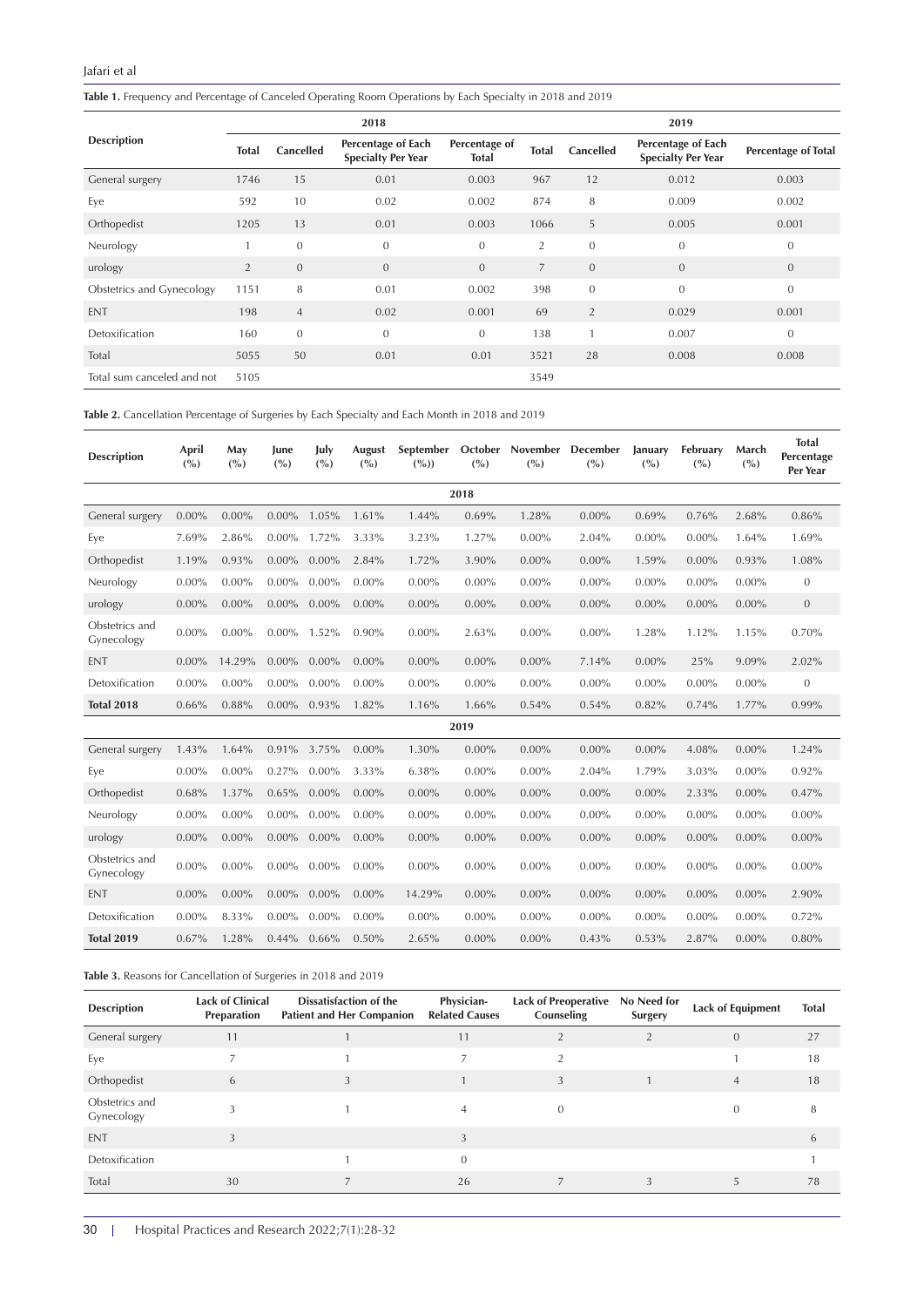The greatest frequency of surgical cancellations across specialties was 27 in general surgery, with the largest number of cancellations occurring in February 2019 with 4 cancellations. It is worth noting that the urology and neurology specialties have never canceled surgery. Across contrast to the findings of this research, Leslie et al reported that 1544 out of 19 141 elective surgery cases (8.07%) in three surgical specialties (general surgery, obstetrics, and urology) were canceled, with urology having the highest cancellation rate (9.53%).7 The results of a research done in India by Farooq and Mir revealed that it was roughly 20% of the consular rate, with the greatest rate being associated to the orthopedic department, which did not agree the findings of the current study.8

According to the findings of this study, the highest proportion of surgery cancellations occurred in the ENT specialty in February 2018 (25%) and September 2019 (14%) respectively. Cancels are more common in general surgery, but the ratio of them to the number of procedures scheduled is greater in the ENT specialty. Boudreau et al found that ENT surgery had the largest number of cancellations, with the inefficiency of the patient's clinical examination the day before surgery being the major cause for cancellation.9 Appavu et al also found that throughout the research period, a total of 4814 elective procedures were scheduled, with 1235 (26%) of them being canceled. General surgery had the largest proportion of overall cancellations (65%) while ear, nose, and throat surgery had the highest rate of elective surgical cancellations (42%) according to specialty. In his research, one of the most prevalent causes for surgery cancellation was a lack of assessment of the patient's clinical state (63%). Only 2% of cancellations were due to the provision of physical space and operation room facilities.<sup>6</sup>

In general, the most common cause for surgery cancellation was the patient's lack of clinical preparation (30 cases), followed by the absence of necessity for operation (3 cases). As a result, patient assessment before to surgery may assist in resolving this issue and improving operating room administration. In a research conducted in Senegal by Sabounji et al, the cancellation rate was about 29.4%, and the most common cause for cancellation was linked to patient preparedness, which was similar with the findings of the current study.<sup>10</sup> In their research, Mohammadi et al. found that the most frequent reason of cancellation was the patient's clinical difficulties, and that the most canceled procedures in his study were connected to general surgery service with 2.31% and the least related to eye service with 0.55%. In the Mohammadi et al study, preoperative hypertension was the most prevalent cause for cancellation, followed by cardiac arrhythmias, poor preoperative evaluation, myocardial ischemia, and pneumonia, according to the study. With good treatment of preoperative examinations and the patient's cardiovascular status these causes may be rectified and avoided,<sup>4</sup> although Emanuel and Macpherseon showed that the most common reason for cancellation was non-compliance with presurgery medication instructions and preoperative clinical deterioration of the patient.12 Momen et al demonstrated that surgery cancellation is a significant and difficult issue for hospitals and patients, citing important factors such as ICU bed unavailability, hypertension, diabetes, highrisk surgery, nurse unavailability, and lack of receiving medication prior to surgery as reasons for surgery cancellation in their study.13 Ghanaie et al concluded unsuitable patient preparation was the most prevalent cause for surgery cancellation, accounting for 39% of renal and urinary tract procedures and 26% of gynecological surgeries, according to the study.<sup>5</sup> Meanwhile, Bastani et al found that the most frequent cause for canceling operations before to the Health Transformation Plan was surgeon considerations, while the most common reason for canceling surgeries following the Health Transformation Plan was organizational and management reasons. There wasn't enough time in the surgery room. As a result, it seems that the transformation strategy has been able to significantly minimize surgery cancellations.<sup>3</sup>

Hashemi-Dehaghi et al discovered that underlying disorders, non-referral, fever, and cold account for the greatest percentages of surgery cancellations. Patient education is ranked first through sixth in terms of reducing surgery cancellations.<sup>1</sup> Mosadeghrad and Khalaj came to the conclusion that the surgeon, anesthetic visit, failure to complete a prior operation on time, and a shortage of beds in the critical care unit were all key causes for the surgery being canceled.2 The lack of recovery beds, the inadequacy of ICU beds, high-risk surgery, high blood pressure, and diabetes, according to Khasha et al, were the most critical causes in surgery cancellation.13

# **6. Conclusion**

The cancellation of a surgery puts a large cost on the provider system since health care institutions invest a lot of resources to maintain the operating room ready, the availability of surgeons and skilled operating room personnel according to the schedule. It protects the patient's health and consumes a lot of energy and time from the care team, yet procedures are nevertheless canceled in many instances on the planned day, and in some cases even in the last minutes before the surgery.

Because operating rooms are one of the most important centers for patient admission in the hospital, and because cancellation of surgeries can reduce patient satisfaction while increasing quality and revenue, complete and accurate preparation of operating rooms before surgery, as well as taking measures to prevent surgery cancellation, is essential. Identifying the patient's underlying issues and conducting the right admission procedure may be useful in decreasing surgery cancellations and maximizing operating room capacity in order to start operations on time. It is recommended that a full report be created and documented after each operation cancellation to explain the causes and assist management and stakeholders in making positive changes to decrease system inefficiencies. Also, documents